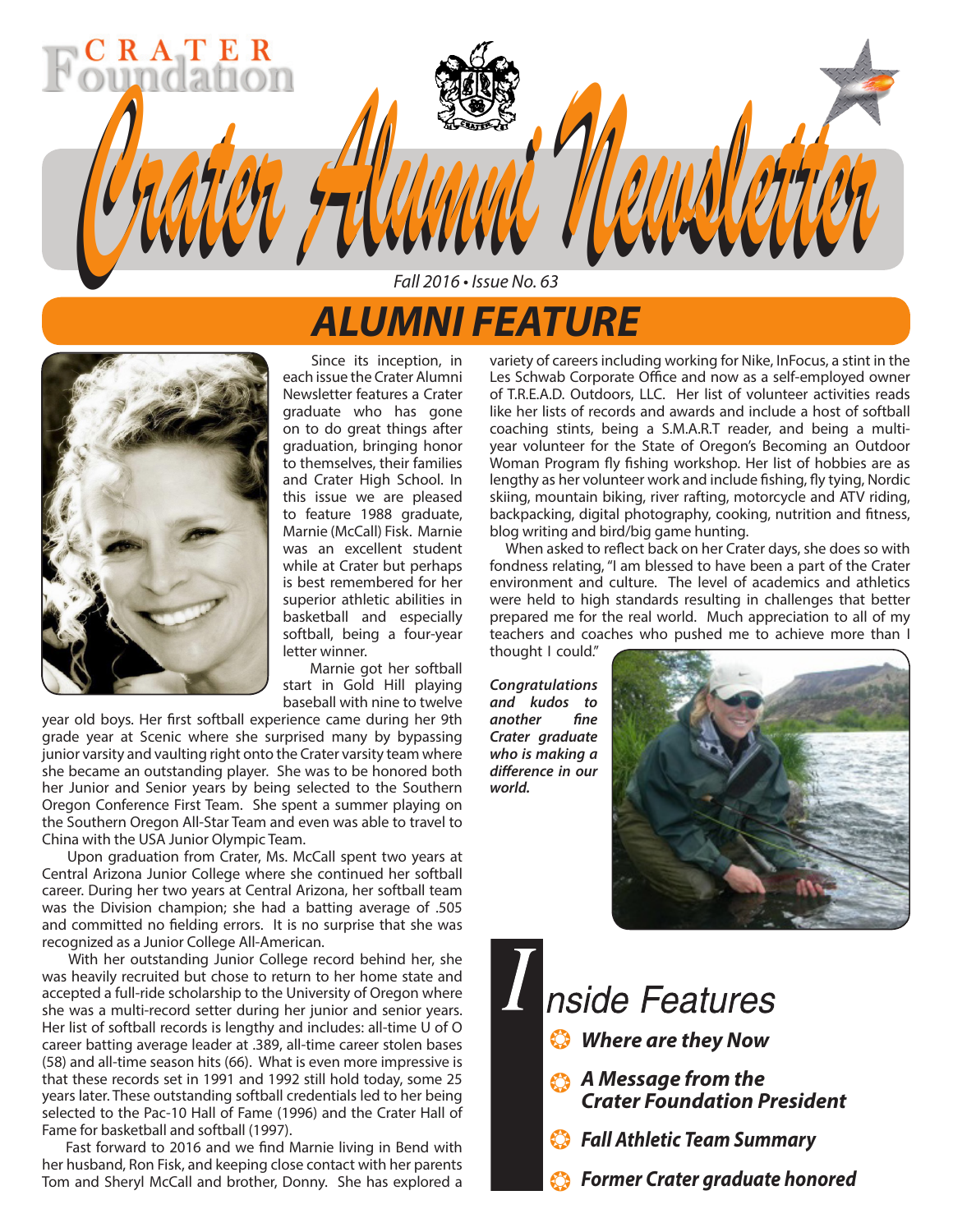# are<br>they HEREI

### *1952 – 1959*

**ART HOVER (54)** – lives in Dover, Pennsylvania with his wife, Ellen. He is semi-retired after 40 years of Ministry in the Unitarian Universalist churches of Maine, Arizona, Massachusetts and Vermont. For four years he was Executive Minister of Maine, Nova Scotia and New Brunswick. For thirteen years they lived off the grid in the Vermont wilderness. For the last ten years he has been working part-time with a retirement community in York, Pennsylvania.

LES KELLOW (58) - lives in Springfield, Oregon with his wife, Chris. Between them they have four children, Shannon, Misty, Caryn and Brian. Les worked as a logger, a classroom school teacher, a reliability engineer and a systems analyst. He worked for twenty years with the City Government of Eugene, Oregon. Since his retirement in 1999 he and Chris have been doing extensive traveling in all parts of the world, having set the ambitious goal of going to every country in the world. By last count they have been to 189 countries and about 35 left to go. When at home Les likes to ski, bicycle, hike, garden, play with the grandkids and keep busy.

### *1960 – 1969*

**JOYCE JOHNSON HORTON (63)** – is married to her husband, Warren. They have one adopted son, Dan. After working as a nurse's aide at R.V.M.C. she worked most of her career as a bookkeeper/office manager. In 2000 her husband retired and they purchased a motor home, sold everything and hit the road. They've traveled since spending large amounts of time at various locations throughout the U.S.

**DAVID FORCE (64)** – lives in Eugene, Oregon with his wife of forty one years, Rebecca. David retired in 2015 and closed his business David C. Force Lawyer after thirty two years as a practicing trial lawyer in Eugene. Rebecca continues to teach at the University of Oregon. Their daughter Rachel, husband Brett and grandson Julian recently moved to Portland. Their daughter Megan continues to live in Philadelphia. David and Rebecca managed to take a dream vacation cruising the Danube from Germany to Hungary last summer.

**SHARON POYTHRESS SPARLIN (67)** – lives in Tucson, Arizona with her husband of forty four years, Mike. They have three grown children and six grandchildren. Sharon had a travel agency, retired and then went back to work for American Airlines. For fun she likes to golf, ski, scuba dive and travel. She is also a bell ringer and has played hand bells with a community group.

**CARL DUNLAP (69)** - lives in Bonanza, Oregon with his wife, Toni. They have four step-children living in Portland and Arizona. After a stint in the Navy Carl enrolled in Southern Oregon University, earning an art degree. He then re-enlisted into the service and stayed through 1997. He was in the Persian Gulf for Desert Shield and Desert Storm. Presently they're happy being at home in Bonanza.

### *1970 -1979*

**WILLEEN BITTLE (72)** – lives in Central Point with her husband of 42 years, Jim. They have two grown daughters; Jamie who is an elementary Principal in Etna, California and Jenni who is a registered nurse at Rogue Valley Medical Center. Each of their daughters have two children. Jim and Willeen are owners of Willie's Boats of Central Point.

**SCOTT WOODCOCK (72)** – lives in Seattle, Washington where he owns his company Windrose Landscape Architecture. He has two children (boys 28 and 24) both of whom live on the east coast. When there's time Scott loves to participate in white water rafting, kayaking and having major fun playing competitive volleyball.

**RANDY LAYTON (78)** – lives in Central Point with his wife, Jill. They have three children, Madison who is a recent graduate from University of Oregon, Cassidy who is a freshman at Oregon State University and Parker who is a sophomore at Crater. Randy works for Norman Distribution and Jill works for School District 6 and the Crater Foundation.

#### *1980 – 1989*

**REBECCA BALLEW (81)** – lives in Sacramento, California with her thirteen year old son, Ashton. She also has an older son, Ace. Becky graduated from Southern Oregon University with a Bachelor's degree in Business Administration and a minor in Psychology. She began working as a Certified General real estate appraiser in 1990. She has worked in both public and private sectors of the appraising world including riparian, land, land-locked, commercial, vineyards, wineries, conservation easements, single family residential, family law and multifamily residential. Currently she chooses to stick to only Single Family Residential. In her free time she enjoys boating, traveling, running, hiking, reading and cooking

**MARK COX (86)** – lives in Medford with his wife, Tiffany. They have two children, Spencer who attends Portland State University and Finley who attends St. Mary's High School. Mark attended Oregon Institute of Technology where he played football and as a freshman led the nation in yards as a receiver. He was also named All Evergreen Conference and Northwest Conference Player three of the four seasons he played. His sophomore year he was named to an All American team. In 1998 Mark took over the family business Medford Countertops.

### *1990 – 1999*

**RYAN BROWN (95)** – lives in Heber Coty, Utah where is has been principal of J.R. Smith Elementary school. This past year he was named principal of the year for the state for Utah. Ryan got his bachelor of science in Education from BYU and masters in math from Southern Utah University. He attended Patrick Elementary and Hanby Middle School before Crater High School.

**MELISSA WOLF MACFARLANE (96)** – lives in Cottonwood, California with her husband, Bruce and three children. Melissa studied Animal Science and Livestock Reproduction at California State University, Chico and Dairy Reproduction at Michigan State University. Now living on their ranch in Northern California, Melissa works as a Nursery Manager for Driscoll's.

**JUNE LEE MCREYNOLDS (96)** – lives in Gold Hill with her husband, Tim and their two and a half year old daughter, River. June graduated from University of Oregon with degree in economics and now works in the financial world as a financial advisor and investor for SkyOak Financial. She is very active in the civic community including fund raising with several organizations. She is a Central Point Rotarian and on the Board of Directors for the Crater Foundation.

### *2000 - 2006*

**JOHNNY WALKER (00)** – lives in Woodburn, Oregon with his family where he owns a business as a State Farm Agency agent in Gladstone, Oregon. Johnny graduated from Brigham Young University – Idaho with a Bachelor's of Science in Communication and Minors in Business and Portuguese. Since, he has worked for several companies in Reno, Nevada, Salt Lake City, Utah and Los Angeles, California. In 2011 he moved to Portland, Oregon area where he's lived since. In 2013 he married and started a family. As an owner of a State Farm Insurance business he is part of the Gladstone Business Owners Association which helps and supports local business in Gladstone.

**SHANE WEBSTER (01)** – lives in Canby, Oregon where he is in partnership with fellow Crater graduate in a pest control business. Shane graduated from University of Oregon with a Bachelor's Degree in 2006. While at Oregon he was on the wrestling team, was two time PAC 10 champion, an All-American twice, qualified for the NCAA wrestling championships all four years while at Oregon and was 2006 NCAA National Champion. He was inducted into the University of Oregon Sports Hall of Fame in September of this year. Shane in is free time loves to hunt, fish and spend time with his two daughters.

**CYNTHIA LEWIS SANDERS (05)** – lives in Medford with her husband, Johnathan. Cynthia works at Regence Health Insurance. They have no children yet.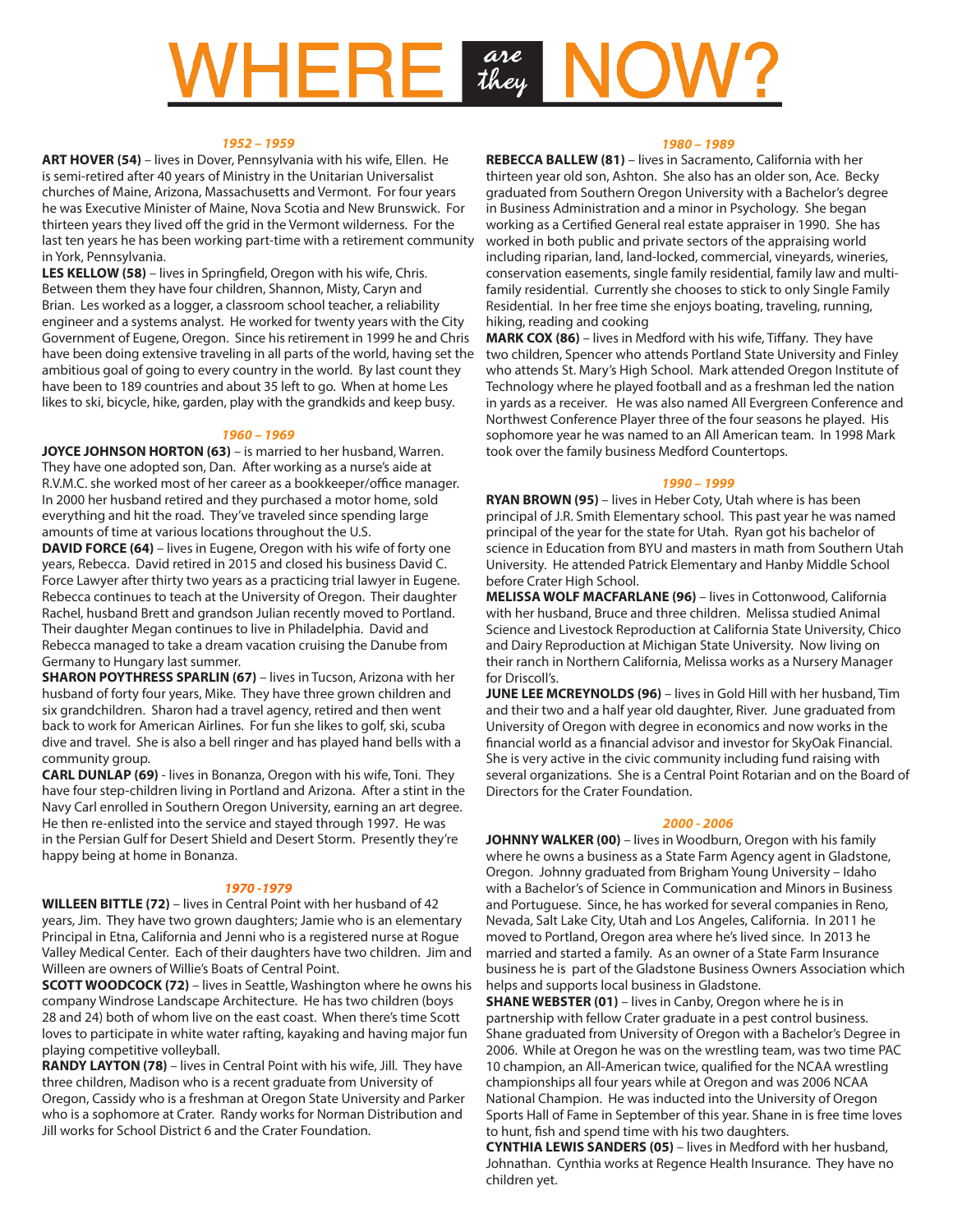

Once again it's Newsletter time and as I attempt to write another message, I can't help but reflect on the past 20 plus years and what the Crater Foundation has accomplished. In general terms we've awarded scholarship assistance to nearly 4000 Crater graduates that now has exceeded more the 3.6 million dollars. We've given more than \$250,000 to the schools in our District to be used for human needs and rewards for students. We have awarded more than \$50,000 in special grants requested by our schools for projects that benefit kids. We have partnered with our Central Point Rotary Club and the Jackson County New Car Dealers to provide school supplies for every kindergarten student in our District.

All of this being said, and we are proud of our accomplishments, my concern is the longevity of the Crater Foundation. We have worked very hard the past few years to put things in place that will ensure the Foundation will have a long life after many of us are gone. We continue to have strong competent and visionary Board members that strongly believe in our mission and direction. We have built an awareness in our community that we believe is positive and professional. In addition, we believe our alumni are strong and supportive of our accomplishments and direction.

This creation of the Crater Foundation has far exceeded any of our dreams or expectations. We hope this will continue to grow for years to come. After all, there are few things more rewarding than to help young people strive to reach their dreams and to make a difference in young people's lives. We believe we are doing just that.

## **FRED MEYER COMMUNITY REWARDS Donating to the Crater Foundation**

If you are a Fred Meyer shopper, you can donate to the Crater Foundation with each purchase at no cost to you. Fred Meyer is donating to non-profits in Alaska, Idaho, Oregon and Washington. Here's how it works:

**Sign up for the Community Rewards program** GO TO - **www.fredmeyer.com/communityrewards** CLICK ON - **Rewards Card Now**

 •You can search for us by name – The Crater Foundation or by our NPO or non-profit number 89669.

 • You will need to have your Fred Meyer Rewards card number available for this. If you do not have a Rewards Card, they are available at the Customer Service desk of any Fred Meyer store.

## **CRATER YEARBOOKS FOR SALE**

We are asked from time to time if there are any yearbooks available from previous years. For various reasons Crater graduates have lost their Yearbooks and are attempting to replace them. After some research we have discovered that there are many yearbooks in storage that people may purchase. If interested the price is \$20.00 plus shipping costs.

One may be purchased by contacting the Crater Foundation at craterfoundation@district6.org. We will provide an invoice and upon receiving the payment a yearbook will be mailed to you.

## **FORMER CRATER GRADUATE HONORED**

 On September 15, 2016, the late Mark Burns was honored by having his name inscribed on the Fallen Fire Fighters Memorial Wall in a ceremony held in Salem, Oregon. Mark was a 1971 Crater graduate.

 In 2010 Mark suffered smoke inhalation while fighting the "Oak Knoll" fire in Ashland, Oregon. At the time he was a Battalion Chief with Medford Fire-Rescue and was assisting the Ashland Fire Department with a fire that ultimately destroyed 11 homes and damaged 2 others. Mark passed away on March 6, 2016 after six years with severe lung disease as a result of smoke from that fire. In May of 2016 the Oregon Fire Policy Committee unanimously determined his death was caused by injuries suffered while fighting the Oak Knoll fire.

 Mark began in 1971 in the fire service business with Fire District #3 and in 1982 became a Battalion Chief with Medford Fire-Rescue. He later was promoted to Operations Chief with Medford Fire-Rescue. He leaves behind his wife, the former Darcy Eldridge (class of "70), their two children, Trevis and Carly, and several grandchildren.

## **Fall Athletic Results**  *5A-3 Midwestern League*

Crater is now playing in the Midwestern League which consists of Ashland, Churchill, Crater, Eagle Point, Marist, North Eugene, Springfield and Thurston

 As the regular season came to an end the Crater football team finished 4th in the league and qualified for a state playoff game. They were defeated by Summit of Bend 21 -50 to end their season. They finished the season with a 5 – 5 record

 The Crater volleyball team finished the season in 4th place and qualified for a state playin game. They finished the regular season with a 12 -9 record. Their season came to an end when they were defeated by Crescent Valley in the state playin game.

 The Crater boys and girls soccer teams also played all opponents in the Midwestern League. The boys finished the season with a 0-16- 1 record and failed to make the state playoffs. The girls soccer team finished the season with a 0-7-0 record and also failed to make the state playoffs.

 The Crater boys and girls cross country teams are also in the Midwestern League. The boys finished the season placing 1st in the conference and qualified the team for the state meet. The Comet girls also finished 1st in the conference and also qualified the team for the state meet. The girls team finished 5th at the state meet.

**STATE CHAMPIONS** - The boys cross country team finished 1st at the state meet and were crowned Boys 5A State Champions. They finished with 34 points to overcome last year's state champion Summit who had 42 points. Crater was led by state champion Andy Monroe followed by Derek Tripp 3rd, Griff Hokanson 7th, Erik Olsen 12th and Jantz Tostenson 13th. The Crater boys had placed second to Summit a year ago.

## **CRATER FOUNDATION INFORMATION**

Web Site: craterfoundation.district6.org E-mail: craterfoundation@district6.org Facebook: http://www.facebook.com/craterfoundation Telephone: 541-494-6308

Mailing address: Crater Foundation P.O. Box 5172 Central Point, OR 97502